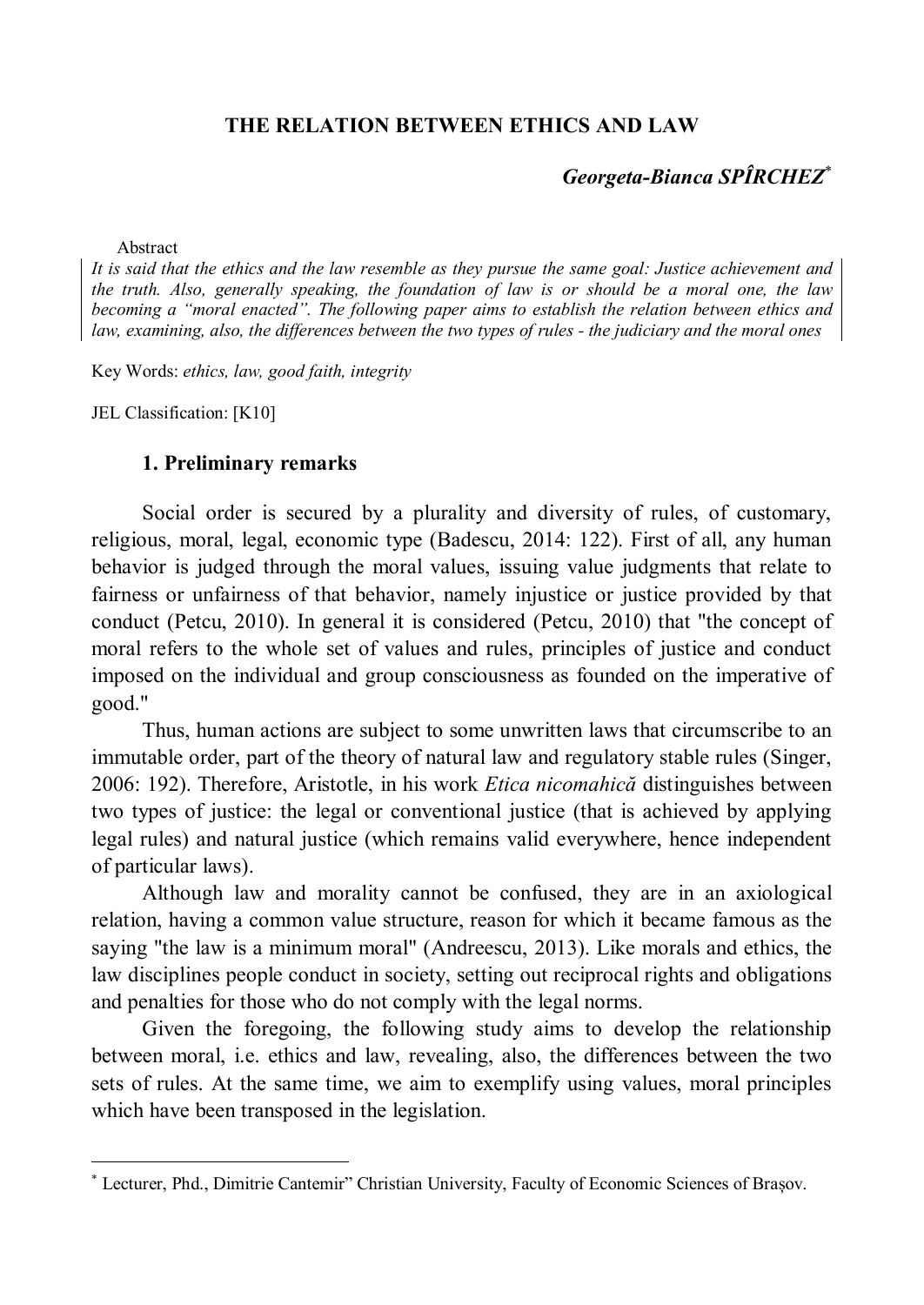# **2.** *Jus est ars boni et aequi***. About natural law theory**

At a glance over the historical process of law emergence, in the literature (Popa, 2002: 130) there was expressed the opinion according to which the law gradually detached from the moral norms and habits. The Latin adage "*Jus est ars boni et aequi*" is relevant, knowing that good and fairness are categories of morality. Moreover, as revealed in the legal doctrine (Popa, 2002: 131), law and morality can be understood as two facets of the same phenomenon: "morality is subjective ethics and the law appears as objective ethics". In the same vein, a Romanian author (Popa, 2002: 131), suggestively expresses the idea that "moral rule enters the law easily through ethical conceptions of the legislator or judge or, at best, wanders at the law borders to enter when the opportunity arises (when legal laws are incomplete or are contrary to the moral law) ".

This acknowledges that the law is based on morals, noting that the law scope is narrower than the scope of the morals (Bădescu, 2014:133). Morals is regarded (Popa, 2002: 132) as "a criterion for checking the correspondence of positive law with justice, meaning that the legal rules that contradict moral principles are unjust *(lex injusta non est lex)*". Opinions are expressed (Bădescu, 2014: 164) in that the collision between legal validity and moral validity, a system of rules that do not explicitly or implicitly claim fairness, it is an invalid legal system".

At the same time, we may note an inter-relationship between ethics and law, since legal rules are an important means of moral education in the sense that it influences each and everyone's morality and attitudes (Popa, 2002: 132).

In this context of analysis, we need to refer to the idea that "moral rules and requirements are closer to the natural law and the custom, expressing ancestral and permanent desires of humanity." The theory of natural law is suggestively reflected in the writings of the Greeks, i.e. Stoic philosophers (Singer, 2006: 288) who found that the laws varied from one region to another and that the conventional laws could be put in opposition to a law of nature that is not variable or relative, a law to which everyone has access through individual conscience.

According to a Romanian author (Dănişor, 2011: 142) "morality and law can be defined by one term: *dikaiosūne* (justice) equivalent to the obligation to the other transposed into moral rules and rules of law [...]".

In explaining the concept of *justice,* (Andreescu, 2013) shows that it is a general principle of law that can be circumscribed in the area of fair values, fairness, legality and good faith. Another description of this concept (Popa, 2002: 117) notes that "justice is among the main factors for the consolidation of the key social relationships, since it embodies the fundamental moral virtue, intended to ensure harmony and social peace, in the implementation of which both religious, moral and legal rules have a contribution".

On the other hand, it is admitted (Dănişor, 2011: 144) that "modernity caused a rupture and favored the individual size, the individual self-consciousness, exteriorising it, but not as a liability to each other, but only as a duty to themselves so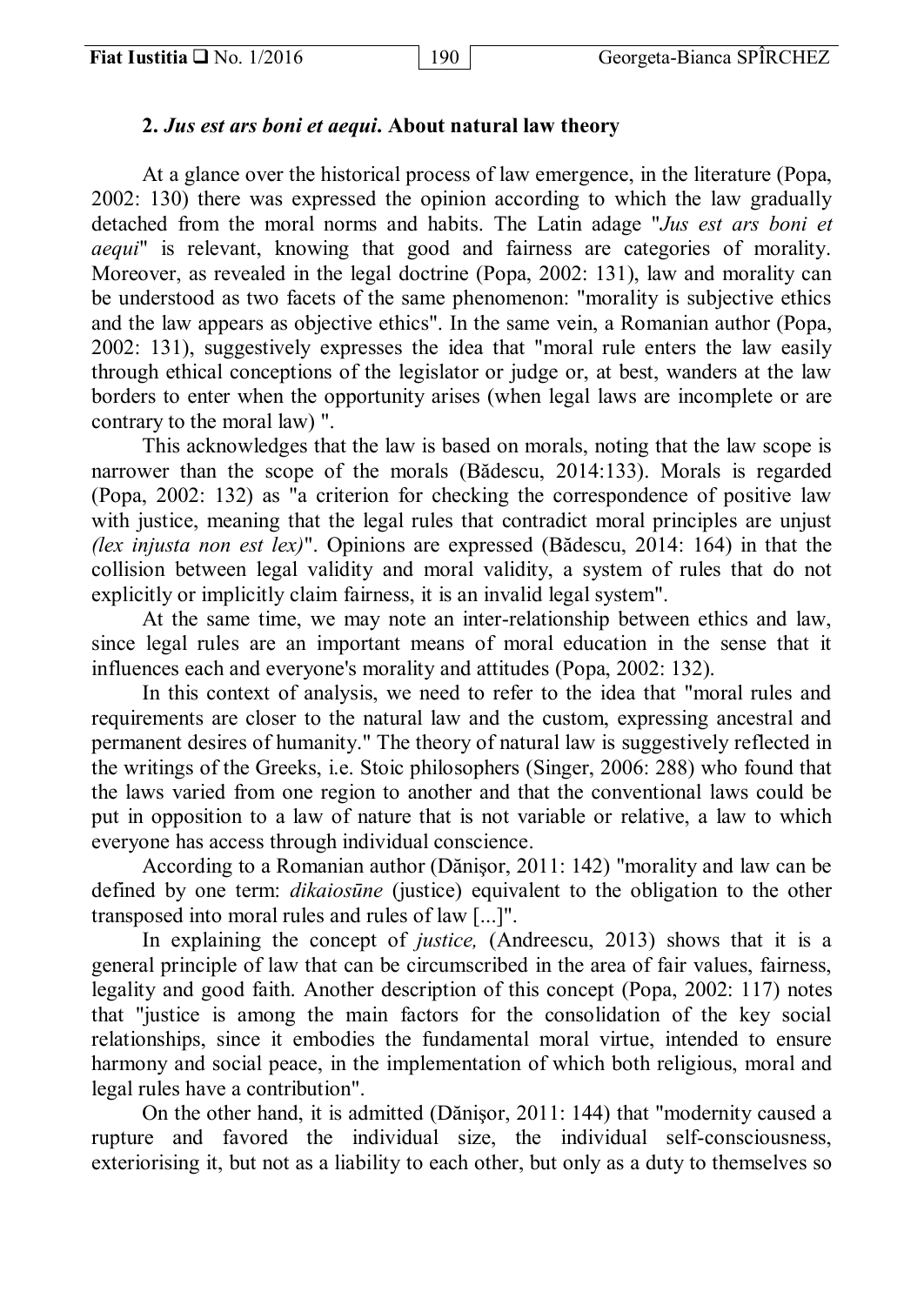$\overline{\phantom{a}}$ 

that the Juridical side individualized and conferred individuality to universality. Therefore, people have mainly rights and only in exceptional cases obligations (care) for others. This is how the moral nature of the law has been destroyed both individually and socially. [...] Human rights, which imperatively arose as a revolt against oppression, are individual rights, neglecting not only the right of the individual obligation to the other, but also of the politico-legal obligation to the other, promoting pure selfishness which thus became law."

# **3. Legally recognized moral principles/values**

It is considered (Ungureanu, 2007:38) that morality is not a distinct source of law, but derived there from to the extent it is incorporated in the law.

There are numerous examples of principles/moral values that are included in the legislative plan. Of these, we have chosen to offer a few examples from the Romanian Constitution, and to capture a few moral poses of the Civil Code. As Muraru I. and Tănăsescu S. noted (2001:18), "constitutional references ensure efficiency, validity to the morality".

Thus, for instance, art.  $26$  and art.  $30$  of the Romanian Constitution<sup>1</sup> protect *morality*, as follows:

- art. 26 Para. 2: "the individual is entitled to dispose of itself, unless it is in violation of the rights and freedoms of others, the public order or the morals"<sup>2</sup>.

- art. 30 Para. 7: "the law forbids defamation of the country and the nation, urging to war of aggression, national, racial, class of religious hatred, incitement to discrimination, territorial separatism or public violence, as well as obscene events contrary to morality".

In understanding of this concept - morality, we will retrieve the explanations provided by the doctrine (Ungureanu, 2007:33): morality is "a set of rules imposed by a particular social moral, existing at a given time and in a particular place, in parallel with public order, which constitutes a norm, a standard against which human behaviors are appreciated; [...] morality have a customary and evolutionary content".

In the Romanian Civil Code the following provisions refer to morality, which, in general, along with the public policy are founded as limits of the civil subjective rights:

- art. 1 paragraph 4 of the Civil Code that features in the sense that "only usages in accordance to the public order and morality are recognized as sources of law";

**<sup>1</sup>** Amended by the law for the romanian constitution review no. 429/2003, published in the official gazette of romania, part i, no. 758 of 29 october 2003; republished with the updating of names and posing a new numbering of the texts in the official gazette of romania, part i, no. 767 of 31 october 2003

<sup>&</sup>lt;sup>2</sup> The civil code adopted by the law no 287/2009, republished in the official gazette of romania, part i, no. 505/15.07.2011; the same rule content can be found in article 60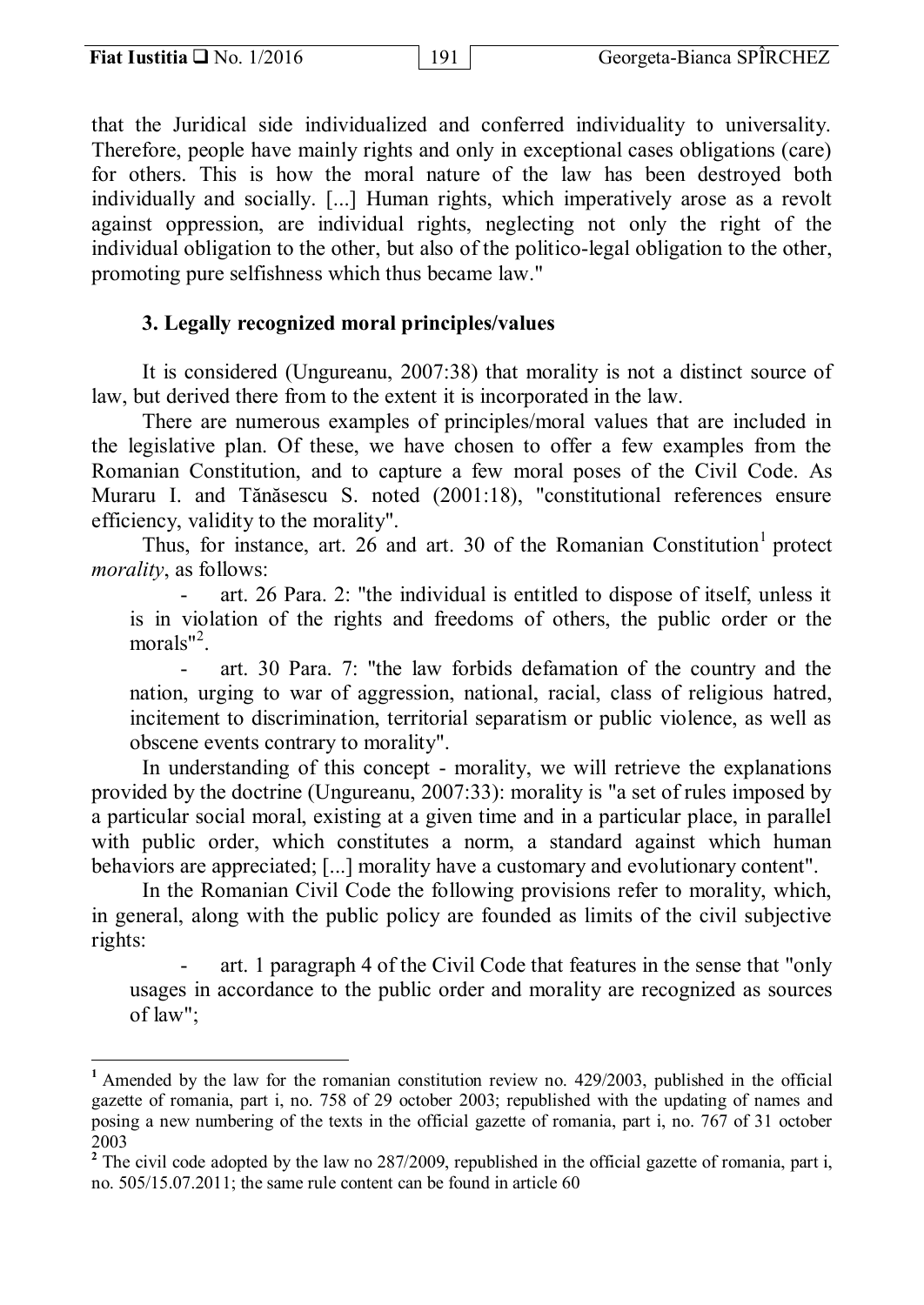- art. 11 of the Civil Code which sets that "one cannot derogate by conventions or unilateral legal acts from the laws affecting public order or morality";

- art. 14 of the Civil Code which requires the exercise of rights and performance of obligations in accordance with the public order and morality;

- art. 84 of the Civil Code governing the rules laying down the individual's first name. Hence, according to paragraph 2.2 ″recording by the registrar of indecent, ridiculous and the like first names, likely to affect public order and morality or the child's interests, as appropriate, is prohibited".

- art. 196 of the Civil Code stipulates, among others, nullity causes of the legal entity status if it is found that the business is unlawful, contrary to public order or morality;

- art. 526 of the Civil Code referring to the inappropriate behaviour of the one to whom financial aid needs to be paid in that the rule according to which "no one who is culpable to the person obliged to pay the financial aid for serious acts contrary to law or morality cannot claim financial support";

art 626 of the Civil Code governing the conventional limits of ownership, as follows: "the owner may agree to limit his right through legal documents, unless violates public order and morality";

art. 1169, with the marginal name "liberty to contract" shall be read as follows: "the parties are free to enter into any contracts and determine their content, within the limits imposed by the law, public order and morality";

- art. 1225 para. 3 of the Civil Code defines the unlawful object - when it is prohibited by law or contrary to public order or morality;

- art. 1236 Para. 3 of the Civil Code indicates that the cause of the civil legal act, contrary to the principles of morality, is immoral;

- art. 1255 of the Civil Code having the following wording: "clauses contrary to law, public order or morality and which are not considered as unwritten determine contract nullity as a whole only if they are, by their nature, essential, or if, in the absence thereof, the contract had not been signed";

art. 1402 refers to the legal regime of the civil legal act condition, a condition which has the following traits - impossible, unlawful or immoral, as follows: "the impossible condition, contrary to law or morality is considered unwritten, and if it is itself the cause of the contract, attracts its absolute nullity";

- art. 2263 para 2 of the Civil Code provides: "where the conduct of the other party make it impossible to execute the contract in conditions consistent to morality, the interested party may request cancellation".

Another moral principle which is reflected in the legislative plan is *good faith.* This is a principle which must be respected by the state as well, reason for which art. 11 paragraph 1 of the Constitution of Romania provides: "The Romanian State pledges to specifically and in good faith fulfil the obligations of the treaties to which it is party." In the comments on this constitutional provision, the legal doctrine (Muraru, I., 2008) shows that the principle of good faith, in the relations between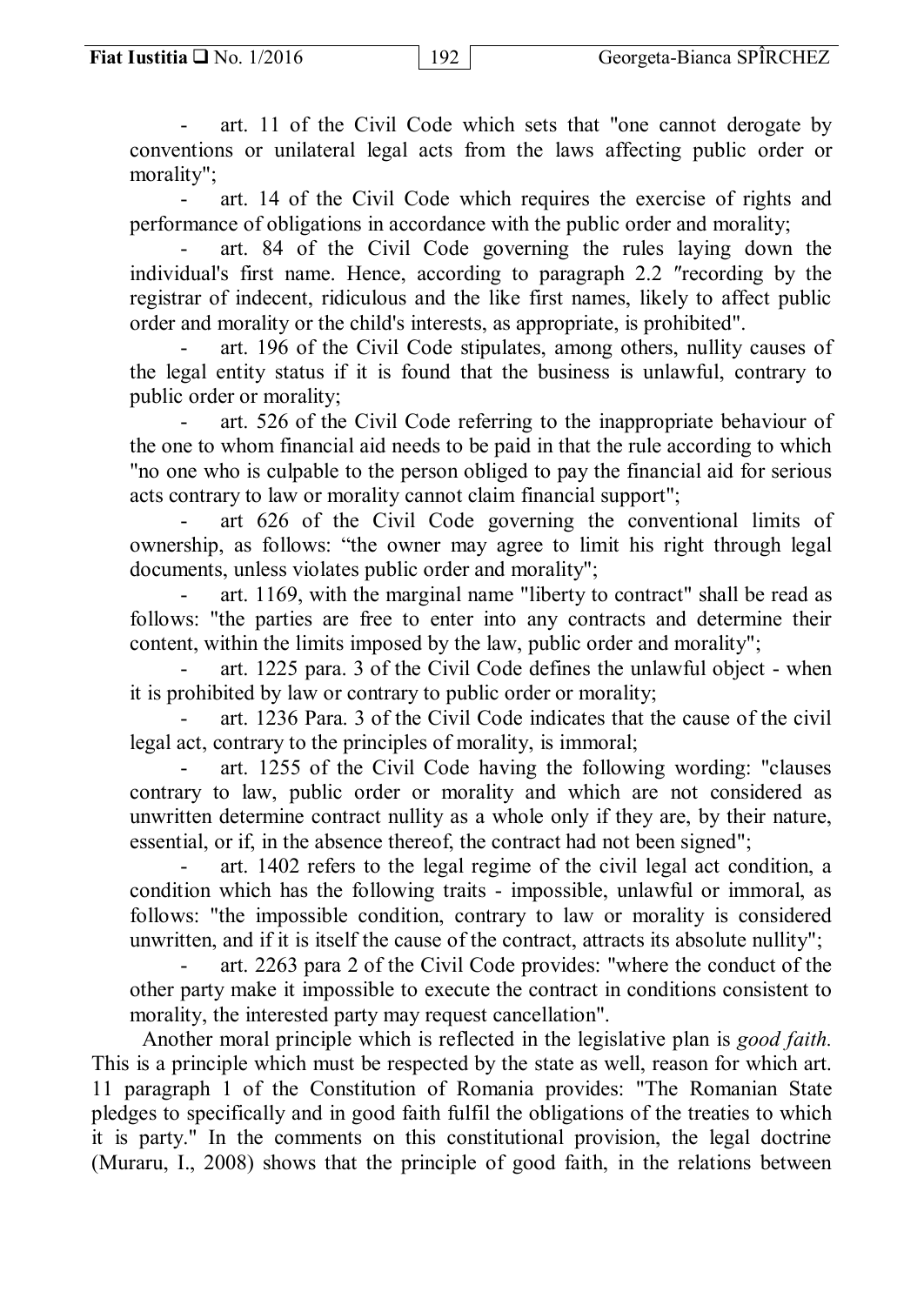states means loyalty in compliance with the international law, faithful with the international obligations, representing an element of the principle *pacta sunt servanda*, according to which states are obliged to respect and fully implement the treaties to which they are party.

By the fundamental law, compliance with the principle of good faith is the responsibility of citizens, as well, article 57 of the Constitution of Romania, imposing Romanian citizens, foreign citizens and stateless individuals to exercise constitutional rights and freedoms in good faith, *i.e.* without infringing upon the rights and liberties of others.

In the civil law, this principle, eminently moral, finds legislative consecration in article 14 of the Civil Code which provides: "Any natural or legal entity must exercise their civil duties in good faith, in agreement with public order and morals". In the comments on this provision, the literature retains (Baias et. al., 2012:15) that "the entire set of civil duties and the exercise of civil rights is based on the assumption of good faith."

The explanations given by experts of law (Tita-Nicolescu, 2014: 40), in that good faith is composed of 3 key components: the obligation of loyalty, duty of cooperation and loyalty, are notable.

Thus, explains the said author (Tiţa-Nicolescu, 2014: 40), the duty of loyalty requires "contracting parties to express their sincere and honest intention or purpose in concluding the contract or the purpose of suggesting renegotiation of the contract; this obligation requires, to the same extent, the parties to perform their obligations with honesty, without hidden purposes, i.e. without causing damages to the other party".

Likewise, the obligation to cooperate requires "the parties to cooperate effectively in order to execute the contract in good conditions and to do everything possible for the benefits assumed to be fulfilled to their value or extent."

For the third component of good faith – duty of confidentiality, in accordance with art. 1184 Civil Code, it is noted that the parties must keep secrecy of the information they learned during contract negotiations therefore not to disclose or use them in their own interests, no matter if the contract is concluded or not. The lawmaker clearly states in art. 1184 Civil Code, that violation of this obligation entails liability of the accountant party.

The exercise in bad faith of civil rights causes harm to the subjective rights or legitimate interests of other persons, constituting, in terms of law, an offense which attracts tort liability of the perpetrator (Boilă, 2010).

Morality is also incorporated into law when it comes, for instance, to punish deception and fraud.

In what concerns deception, that vice of consent which consists of misleading by cunning means to cause it to enter into a specific legal act (Boroi et. al, 2012: 105), we note the following provisions of the Civil Code:

Article 298 Para. 1 of the Civil Code which provides for annulment of the marriage at the request of the spouse whose consent has been undermined,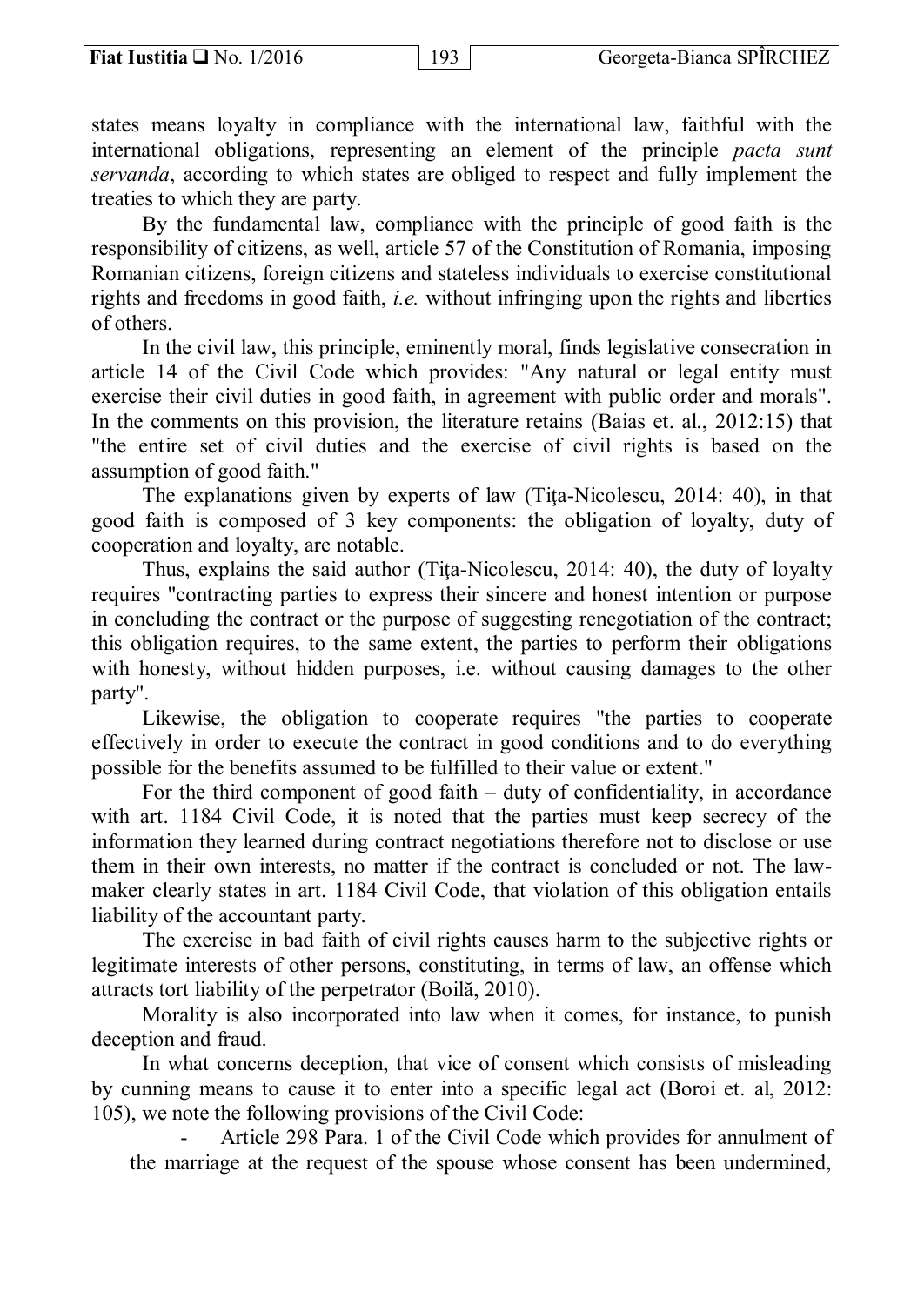among other things, through fraudulent representation;

Article 479 of the Civil Code, which constitute statutory cancellation of adoption. According to Para. 1 "adoption can be cancelled at the request of any person called to consent to its conclusion and whose consent was vitiated by error on the identity of the adopted person, fraud or violence";

Article 959 of the Civil Code that requires rules on judicial disqualification. According to this text the person who, by fraud or violence, prevented the person who leaves legacy to draw up, amend or revoke the will, can be declared unworthy of inheriting.

According to art. 1214 Para. 2 of the Civil Code, the party whose consent was vitiated by fraud may request cancellation of the contract. At the same time, article 1257 of the Civil Code provides that in case of fraud, the one whose consent is vitiated is entitled to demand, besides annulment, damages or, if prefers the contract, is entitled to request only to reduce his payment with the amount of damages that would be entitled to.

Also, the ethical exigency of refusal of unjust enrichment at the expense of another person is found in the legislative mechanism of unjust enrichment. About this legal mechanism, the doctrine (Vasilescu, 2012:216) notes the following: "fairness compels us to accept a mechanism that corrects this patrimonial imbalance, mechanism which may allow the refund of previous benefits gained without legal cause. In legal terms, the interest focuses on the obligation to refund, while unjust enrichment is the name of the mechanism under which arises this civil obligation."

In this respect, art. 1345 Civil Code is worded as follows: "the person who, in a not attributable manner, unjustly enriched at the expense of another, is obliged to refund, to the extent of the patrimonial loss suffered by the other person, but not beyond the limits of its own enrichment."

Actually, there are situations where a person feels morally obliged to execute an obligation, although the law no longer requires it (Ungureanu, 2007: 38) – it is about the so-called natural obligations. For these situations, once the natural obligation is performed voluntarily, the law intervenes so that the benefit in question cannot be refunded to the person who made it.

We cannot conclude this analysis of legally recognized moral principles, before referring to professional ethics, i.e. the aspects of professional conduct. One of the bases of any professional conduct is integrity, i.e. "the kind of ethic virtue which incorporates a number of features of moral personality traits, such as honesty, probity and honour" (Capcelea, 2013).

### **4. The main differences between legislative and ethics**

Following the consultation of the judicial literature, we compiled the below list of differences between legal provisions and ethical provisions:

the goal is a prime criterion of distinction, in the sense that the law is aimed at maintaining social order, while ethics and morals proposes to improve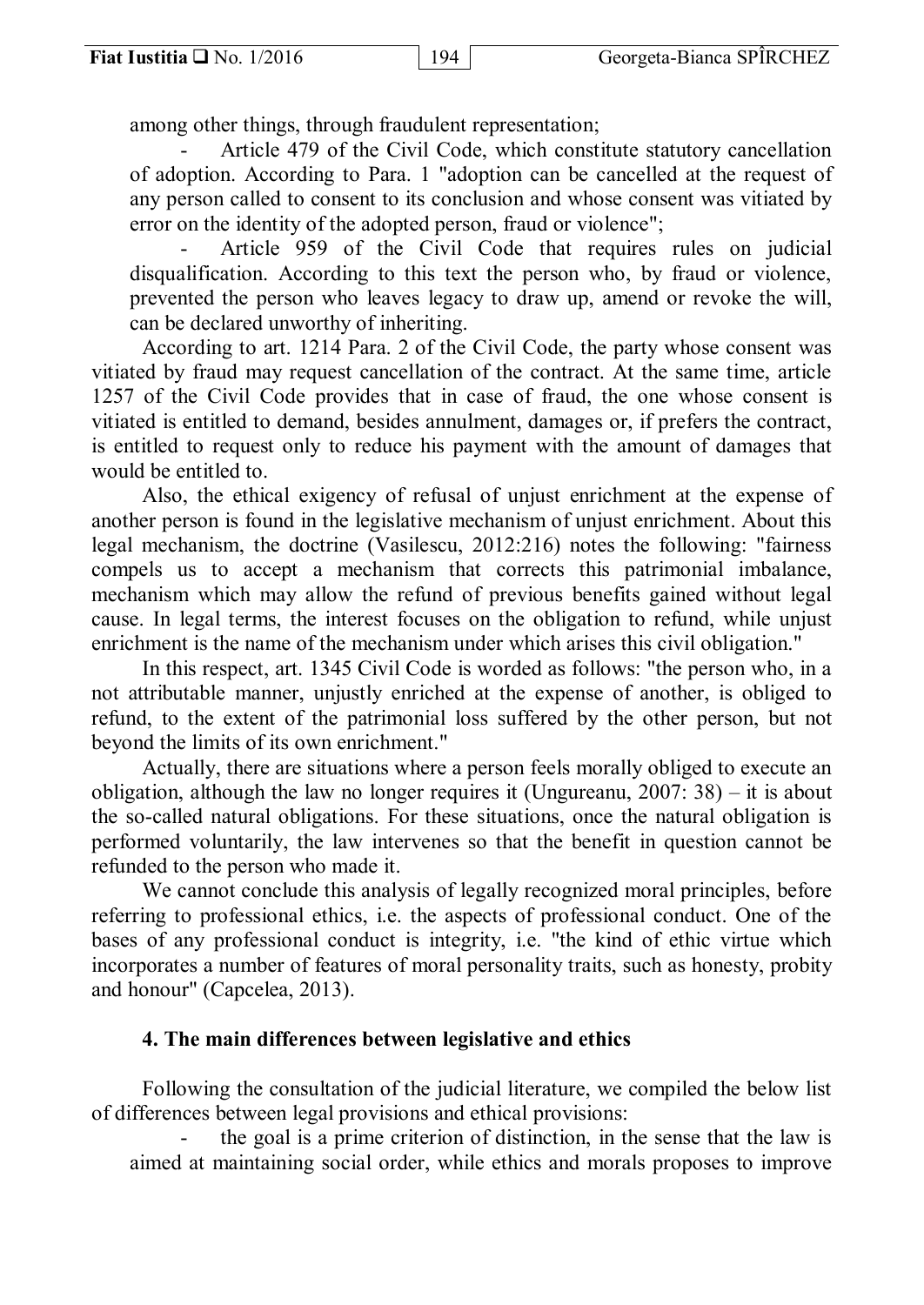the individual (Ungureanu, 2007:39). As defined by an author (Crăciun, 2005: 68), "legal rules which prohibit anti-social acts – such as stealing, lying, deception, murder, tax evasion – are aimed at ensuring a minimum level of sociability, in the absence of which society would turn into a jungle, while moral norms, requiring altruistic behaviour, seek to establish a maximum level of sociability, so that society could facilitate personality development and human condition improvement";

the sources of the two set of rules are different: thus, while morals/ethics has either a religious or a secular origin, the law has State origin (Ungureanu, 2007:39);

the difference consists in how the two sets of rules came into being, *i.e.* the forms of externalization/advertising are different: (Bădescu, 2014: 132) "while moral norm is unwritten, being created by the public opinion, the legal standard is the creation of the law-maker, but always in a written form. With regard to the way and the time of entry into force of the legal rules, there is a strict indication on publication, as they act for the future, while their cancellation is done by the legislator precisely setting the term. In the rules of morality they are not known, since are acting over many human generations";

the penalty in the event of failure to comply with the two types of rules is different, that in the event of failure to comply with the legal rules intervenes the force of compulsion of the State (in civil terms we refer to, for example, the enforcement procedure). This difference is suggestively summarized in the doctrine (Bădescu, 2014:345), as follows: "As a rule, the law does not provide for praising sanctions, but merely punitive. The respect for the law is not rewarded, since it represents a duty or an obligation; can be said that the respect for the rule of law entails an indirect award, whereas it confers fair citizen the right to benefit from the State protection while exercising its freedoms. No one expects a reward from the authorities for having not stolen, lied, swindled or killed anyone. Instead, the scope of the law abounds in punishments for those who breach the law. These punitive sanctions are, most often, physical or material damages: fines, compensation, confiscation, deprivation of liberty, the suspension of certain rights". In this regard, the following statements are relevant (Ungureanu, 2007:39): for violation of the law, no one can be at the same time party and judge, while, on the moral side, each individual can be its own judge;

the addressee of the legal norms, respectively of moral rules is different. Thus, the subject of legal norms is always decisive – whether it's about a group of people, or the citizens of a particular State. On the other hand, the addressee of the moral rule is a generic person – being known that, in general, no one has the right to lie, steal etc.;

the object of to two sets of rules can be considered to be different, from the following viewpoint: "morals aims at the relationship, speaking of the obligation in relation to the other, but that does not deny the relationship with itself, but assumes it. This is about my behavior in relation to the other. This is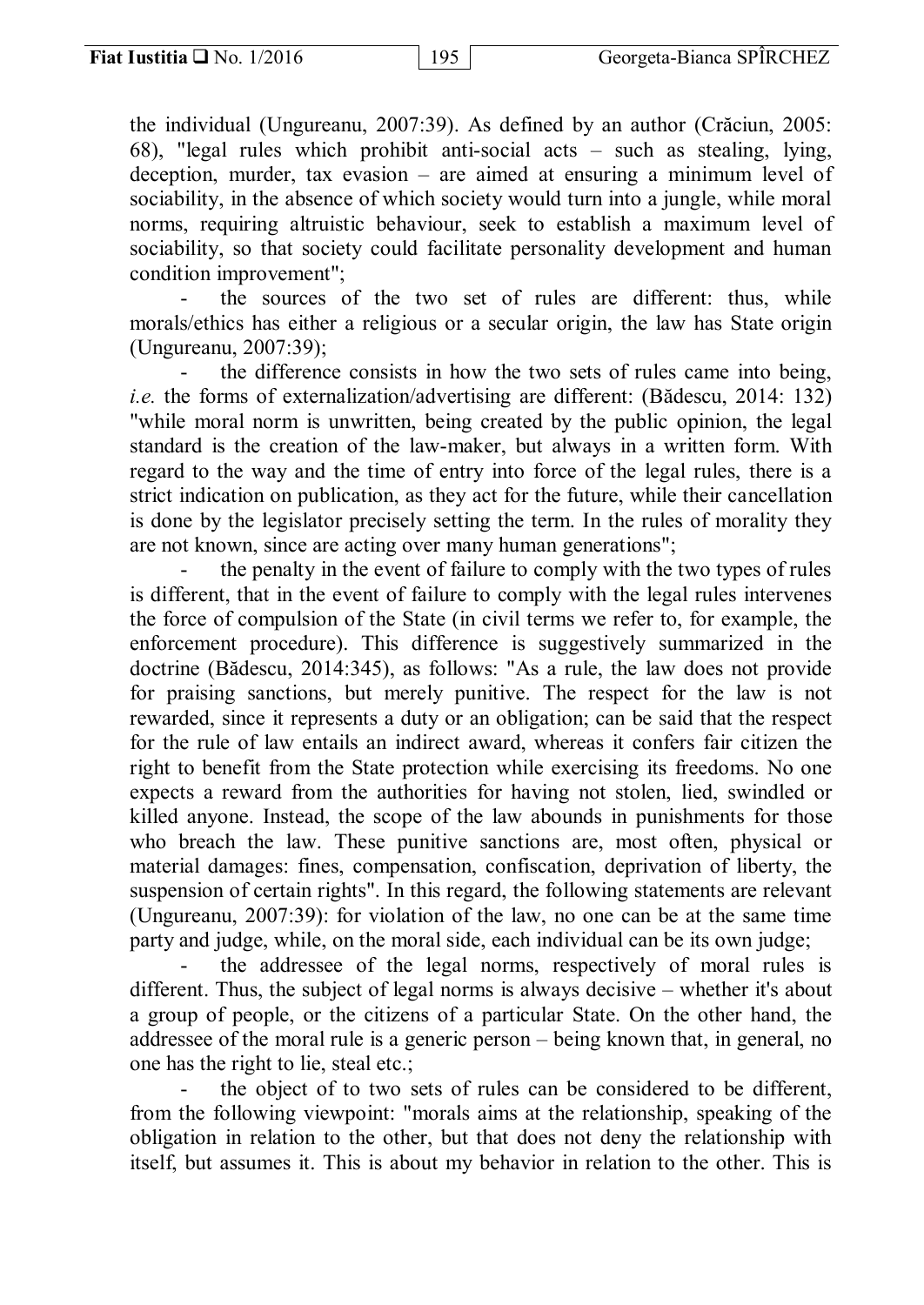not only about a relationship mediated by things, as in law, but about a direct relationship with each other: the care for the other aims at an individual nonlitigious moral behaviour'' (Dănișor, 2011, 153). The quoted author (Dănişor, 2011: 144) noted that "modernity caused a rupture and favored the individual size, the individual self-consciousness, exteriorizing it, not as a duty to each other, but only as a duty to themselves so that the juridical side individualized and conferred individuality to universality. Therefore, people have mainly rights and only in exceptional cases obligations (care) for others. This is how the moral nature of the law has been destroyed both individually and socially''.

### **5. Conclusions**

In relation to the Latin dictum *quid leges sine moribus* [...] the link between law and ethics, morality is obvious. Generally, the law is based on moral values such as good, honesty, justice, fairness, therefore, in its substance having a moral nature.

Although the link between law and ethics is obvious, in that the two assume each other, as we had occasion to reveal in this paper, the two "spheres" do not confound, since the law sphere is narrower than that of morals.

Law does not remove moral rules, but they continue to co-exist. In many cases, in order to ensure their effectiveness there was the need to take over and recognize moral principles as State rules. To provide an example, this study offered us the opportunity to examine how some moral obligations, such as: exercise in good faith of the rights conferred by law, prohibition of unjust enrichment, civil responsibility, exercise of professional obligations with integrity have been legislated.

## **Bibliography**

- 1. Andreescu, M. (2013) *Principiile dreptului. O abordare filosofică (The principles of law. A philosophical approach),* in "Pandectele române" Magazine no.2/29.02.2013, article consulted in iDrept database.
- 2. Aristotel (1998) *Etica nicomahică (Nicomachean Ethics),* translation by Petecel, S., second edition, Bucharest: Iri Publishing House.
- 3. Baias F. A., Chelaru, E., Constantinovici, R., Macovei, I., (2012) *Noul Cod civil. Comentariu pe articole. Art.1-2664* (*The new civil code. Comments on articles. art. 1-2664),* Bucharest: C.H. Beck Publishing House.
- 4. Bădescu, V.S. (2014) *Etica în afaceri (Business Ethics),* Bucharest: Pro Universitaria Publishing House.
- 5. Boilă, L.R. (2010) *Culpa-eterna doamnă a răspunderii civile delictuale (The eternal guilt - lady of tort liability),* in "Romanian Journal of Private Law" no.2/28.02.2010, article consulted in iDrept database.
- 6. Boroi, G., Stănciulescu, L. (2012) *Instituții de drept civil în reglementarea noului Cod civil (Institutions of civil law in the new Civil Code),* Bucharest: Hamangiu Publishing House